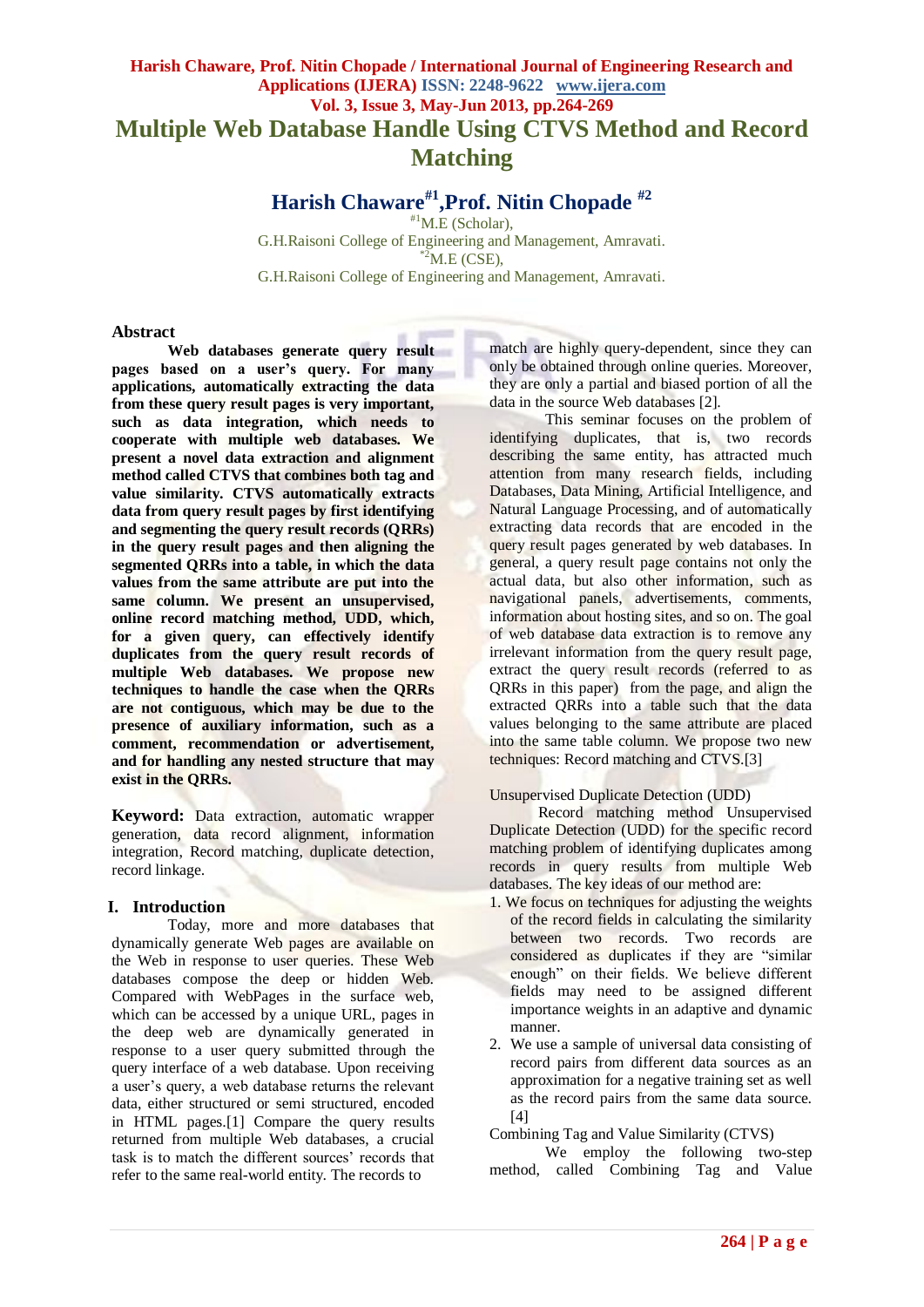Similarity (CTVS), to extract the QRRs from a query result page p.

- $\triangleright$  Record extraction identifies the QRRs in p and involves two substeps: data region identification and the actual segmentation step.
- $\triangleright$  Record alignment aligns the data values of the QRRs in p into a table so that data values for the same attribute are aligned into the same table column.

 *CTVS improves data extraction accuracy in three ways:*

1. New techniques are proposed to handle the case when the QRRs are not contiguous in p, which may be due to the presence of an auxiliary information, such as a comment, recommendation, or advertisement. While the method in can find all data regions containing at least two QRRs in a query result page using data mining techniques, almost all other data extraction methods, such as, assume that the QRRs are presented contiguously in only one data region in a page. However, this assumption may not be true for many web databases where auxiliary information separates the QRRs.[5] We examined 100 websites to determine the extent to which the QRRs in the query result pages are noncontiguous. We found that the QRRs in 26 out of the 100 websites are noncontiguous, which indicates that noncontiguous data regions are quite common. Furthermore, 14 of the 26 websites have noncontiguous QRRS with the same parent in the page HTML tag tree. The other 12 websites have noncontiguous QRRs with different parents in the HTML tag tree. To address this problem, we employ two techniques according to the layout of the QRRs and the auxiliary information in the result page's HTML tag trees.

- a. An adapted data region identification method is proposed to identify the noncontiguous QRRs that have the same parents according to their tag similarities.
- b. A merge method is proposed to combine different data regions that contain the QRRs (with or without the same parent) into a single data region.

2. A novel method is proposed to align the data values in the identified QRRs, first pairwise then holistically, so that they can be put into a table with the data values belonging to the same attribute arranged into the same table column. Both tag structure similarity and data value similarity are used in the pairwise alignment process. To our knowledge, this work is the first to combine tag structure and data value similarity to perform the alignment. We observe that the data values within the same attribute usually have the same data type, and similar data values in many cases, because they are the result for the same query. Hence, the pairwise alignment is reduced to finding a value-tovalue alignment with the maximal data value similarity score under some constraints. After all

pairs of records are aligned, a holistic alignment is performed, by viewing the pairwise alignment result as a graph and finding the connected components from the graph.

3. A new nested-structure processing algorithm is proposed to handle any nested structure in the QRRs after the holistic alignment. Unlike existing nested-structure processing algorithms that rely on only tag information, CTVS uses both tag and data value similarity information to improve nestedstructure processing accuracy.

# **II. Related work:**

An important aspect of duplicate detection is to reduce the number of record pair comparisons. Several methods have been proposed for this purpose including standard blocking [1], sorted neighborhood method [2], Bigram Indexing, and record clustering. Even though these methods differ in how to partition the data set into blocks, they all considerably reduce the number of comparisons by only comparing records from the same block. Since any of these methods can be incorporated into UDD to reduce the number of record pair comparisons, we do not further consider this issue. While most previous record matching work is targeted at matching a single type of record, more recent work[1], [3],[5] has addressed the matching of multiple types of records with rich associations between the records. Even though the matching complexity increases rapidly with the number of record types, these works manage to capture the matching dependencies between multiple record types and utilize such dependencies to improve the matching accuracy of each single record type. Unfortunately, however, the dependencies among multiple record types are not available for many domains. Compared to these previous works, UDD is specifically designed for the Web database scenario where the records to match are of a single type with multiple string fields. These records are heavily query-dependent and are only a partial and biased portion of the entire data, which makes the existing work based on offline learning inappropriate. Moreover, our work focuses on studying and addressing the field weight assignment issue rather than on the similarity measure.

In UDD, any similarity measure, or some combination of them, can be easily incorporated. Our work is also related to the classification problem using only a single class of training examples, i.e., either positive or negative, to find data similar to the given class. To date, most single-class classification work has relied on learning from positive and unlabeled data  $[4]$ , $[5]$ , $[7]$ . In  $[9]$ , multiple classification methods are compared and it is concluded that one-class SVM and neural network methods are comparable and superior to all the other methods. In particular,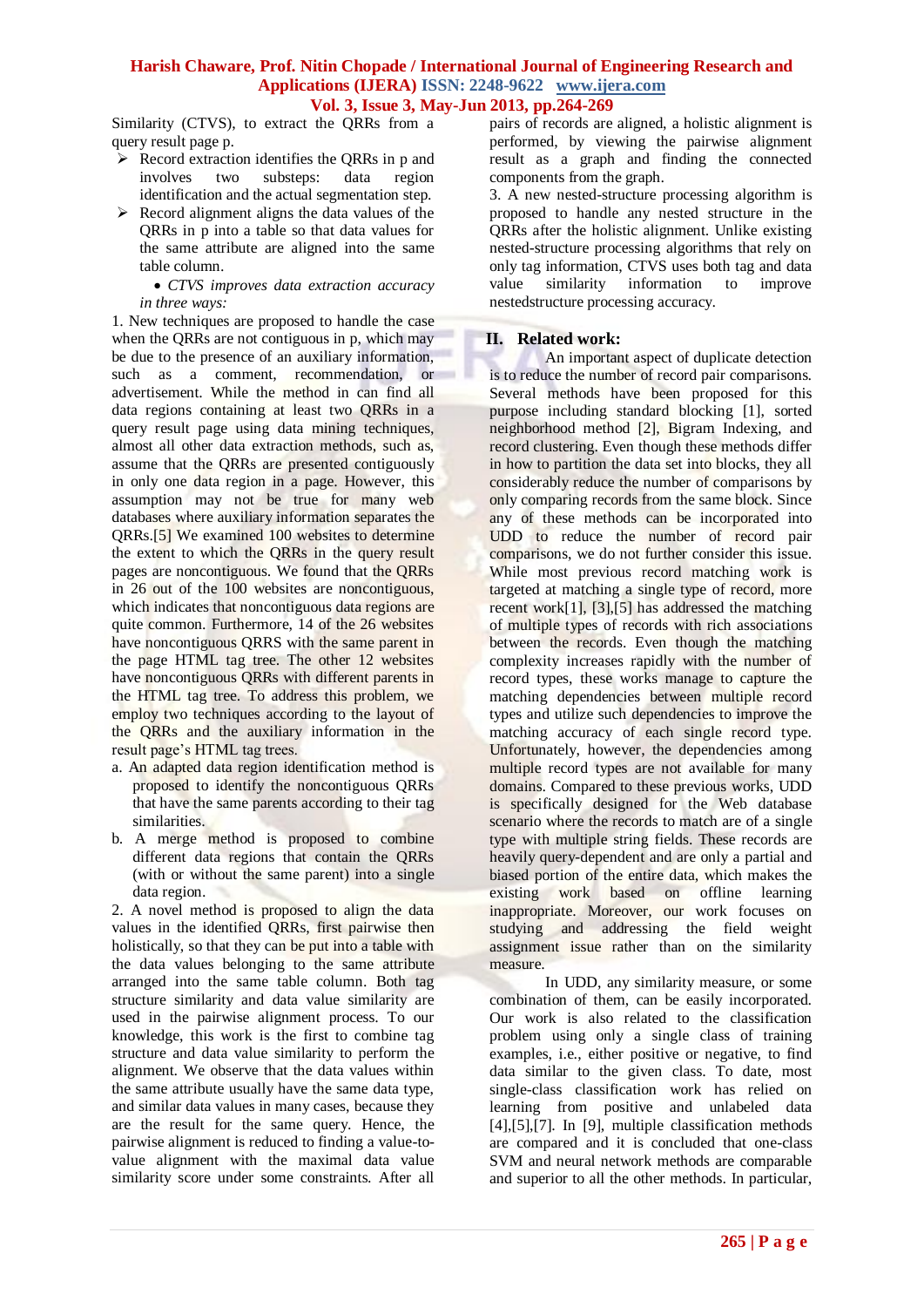one-class SVM distinguishes one class of data from another by drawing the class boundary of the provided data's class in the feature space. However, it requires lots of data to induce the boundary precisely, which makes it liable to overfit or underfit the data and, moreover, it is very vulnerable to noise. The record matching works most closely related to UDD are Christen's method [10] and PEBL [11]. Using a nearest based approach, Christen first performs a comparison step to generate weight vectors for each pair of records and selects those weight vectors as training examples that, with high likelihood, correspond to either true matches (i.e., pairs with high similarity scores that are used as positive examples) or true nonmatches (i.e., pairs with low similarity scores that are used as negative examples). These training examples are then used in a convergence step to train a classifier (either nearest neighbor or SVM) to label the record pairs not in the training set. Combined, these two steps allow fully automated, unsupervised record pair classification, without the need to know the true match and nonmatch status of the weight vectors produced in the comparison step. PEBL [14] classifies Web pages in two stages by learning from positive examples and unlabeled data. In the mapping stage, a weak classifier, e.g., a rule-based one, is used to get "strong" negative examples from the unlabeled data, which contain none of the frequent features of the positive examples. In the convergence stage, an internal classifier, e.g., SVM, is first trained by the positive examples and the autoidentified negative examples and is then used to iteratively identify new negative examples until it converges.

Web database extraction has received much attention from the Database and Information Extraction research areas in recent years due to the volume and quality of deep web data [12], [13], [14], and [16]. As the returned data for a query are embedded in HTML pages, the research has focused on how to extract this data. Earlier work focused on wrapper induction methods, which require human assistance to build a wrapper. More recently, data extraction methods have been proposed to automatically extract the records from the query result pages. In wrapper induction, extraction rules are derived based on inductive learning. A user labels or marks part or all of the item(s) to extract (the target item(s)) in a set of training pages or a list of data records in a page and the system then learns the wrapper rules from the labeled data and uses them to extract records from new pages. A rule usually contains two patterns, a prefix pattern and a suffix pattern, to denote the beginning and the end, respectively, of the target item. Some existing systems that employ wrapper induction include WIEN, SoftMealy [1], Stalker [2] and [3], XWRAP [4], WL2 [7] and [10], and Lixto [13]. While wrapper induction has the advantage

that no extraneous data are extracted, since the user can label only the items of interest, it requires labor intensive and time-consuming manual labeling of data. Thus, it is not scalable to a large number of web databases. Moreover, an existing wrapper can perform poorly when the format of a query result page changes, which may happen frequently on the web. Hence, the wrapper induction approach involves two further difficult problems: monitoring changes in a page's format and maintaining a wrapper when a page's format changes. To overcome the problems of wrapper induction, some unsupervised learning methods, such as RoadRunner, Omini, IEPAD, ExAlg [1], DeLa [2], PickUp [9], and TISP [10], have been proposed to automatically extract the data from the query result pages. These methods rely entirely on the tag structure in the query result pages. Here, we discuss only DeLa since we compare its performance with CTVS. DeLa models the structured data contained in template-generated webpages as string instances encoded in HTML tags, of the implied nested type of their web database. A regular expression is employed to model the HTML-encoded version of the nested type. Since the HTML tag-structure enclosing the data may appear repeatedly if the page contains more than one instance of the data, the page is first transformed into a token sequence composed of HTML tags and a special token "text" representing any text string enclosed by pairs of HTML tags. Then, continuous repeated substrings are extracted from the token sequence and a regular expression wrapper is induced from the repeated substrings according to some hierarchical relationships among them. The main problem with this method is that it often produces multiple patterns (rules) and it is hard to decide which is correct.

#### **III. Proposed Work:**

In this section, we describe the methods that are use in Data extraction and Alignment. There is method for automatically extracting data records that are encoded in the query result pages generated by web databases. [3]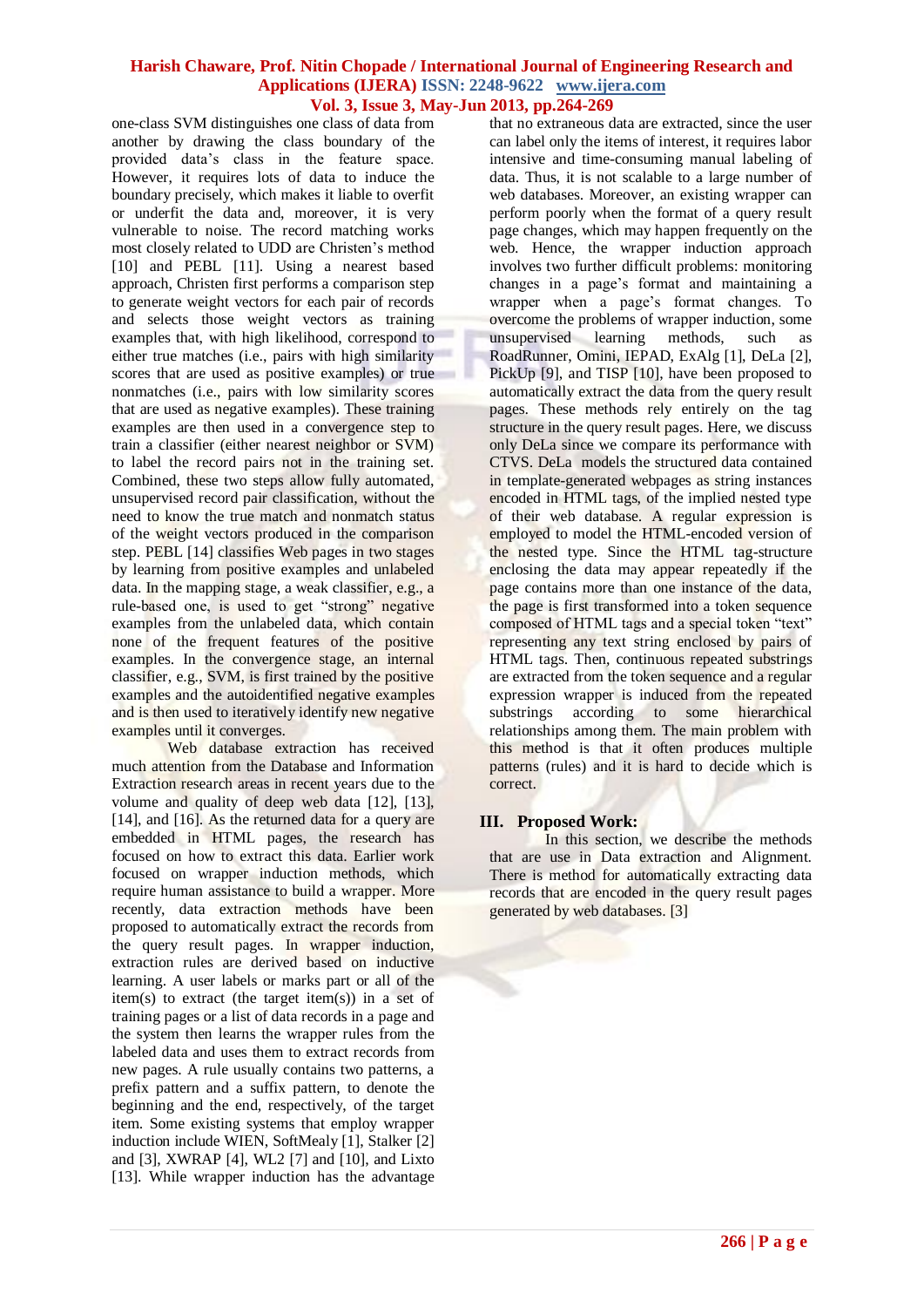$\frac{1}{2}$ 

**Winter** 

#### **1 QRR Extraction**



Figure 1. QRR extraction framework.

Fig. 1 shows the framework for QRR extraction. Given a query result page, the Tag Tree Construction module first constructs a tag tree for the page rooted in the <HTML> tag. Each node represents a tag in the HTML page and its children are tags enclosed inside it. Each internal node n of the tag tree has a tag string tsn, which includes the tags of n and all tags of n's descendants, and a tag path tpn, which includes the tags from the root to n. Next, the Data Region Identification module identifies all possible data regions, which usually contain dynamically generated data, top down starting from the root node. The Record Segmentation module then segments the identified data regions into data records according to the tag patterns in the data regions. Given the segmented data records, the Data Region Merge module merges the data regions containing similar records. Finally, the Query Result Section Identification module selects one of the merged data regions as the one that contains the QRRs. The following four sections describe each of the last four modules in detail.[6]

# **1. Data Region Identification**

We first assume that some child subtrees of the same parent node form similar data records, which assemble a data region. which claim that similar data records are typically presented contiguously in a page. Instead, we observed that in many query result pages some additional item that explains the data records, such as a recommendation or comment, often separates similar data records. Hence, we propose a new method to handle non-contiguous data regions so that it can be applied to more web databases.

#### **2. Record Segmentation**

To illustrate the record segmentation algorithm, first finds tandem repeats within a data region. The following two heuristics are used for the tandem repeat selection:

- $\triangleright$  If there is auxiliary information, which corresponds to nodes between record instances, within a data region, the tandem repeat that stops at the auxiliary information is the correct tandem repeat since auxiliary information usually is not inserted into the middle of a record.
- $\triangleright$  The visual gap between two records in a data region is usually larger than any visual gap within a record. Hence, the tandem repeat that satisfies this constraint is selected.
- $\triangleright$  If the preceding two heuristics cannot be used, we select the tandem repeat that starts the data region.[7]

#### **3. Data Region Merge**

The data region identification step may identify several data regions in a query result page. Moreover, the actual data records may span several data regions. In the websites we examined, 12 percent had QRRs with different parents in the HTML tag tree. Thus, before we can identify all the QRRs in a query result page, we need to determine whether any of the data regions should be merged. Given any two data regions, we treat them as similar if the segmented records they contain are similar. The similarity between any two records from two data regions is measured by the similarity of their tag strings. The similarity between two data regions is calculated as the average record similarity.

## **4. Query Result Section Identification**

Even after performing the data region merge step, there may still be multiple data regions in a query result page. However, we assume that at most one data region contains the actual QRRs. Three heuristics are used to identify this data region, called the query result section.

- The query result section usually occupies a large space in the query result page
- $\triangleright$  The query result section is usually located at the center of the query result page
- Each QRR usually contains more raw data strings than the raw data strings in other sections.

#### **4.1 QRR Alignment**

QRR alignment is performed by a novel three-step:

#### **1. Pair wise QRR Alignment**

The pair wise QRR alignment algorithm is based on the observation that the data values belonging to the same attribute usually have the same data type and may contain similar strings, especially since the QRRs are for the same query. During the pairwise alignment, we require that the data value alignments must satisfy the following three constraints:

 $\triangleright$  Same record path constraint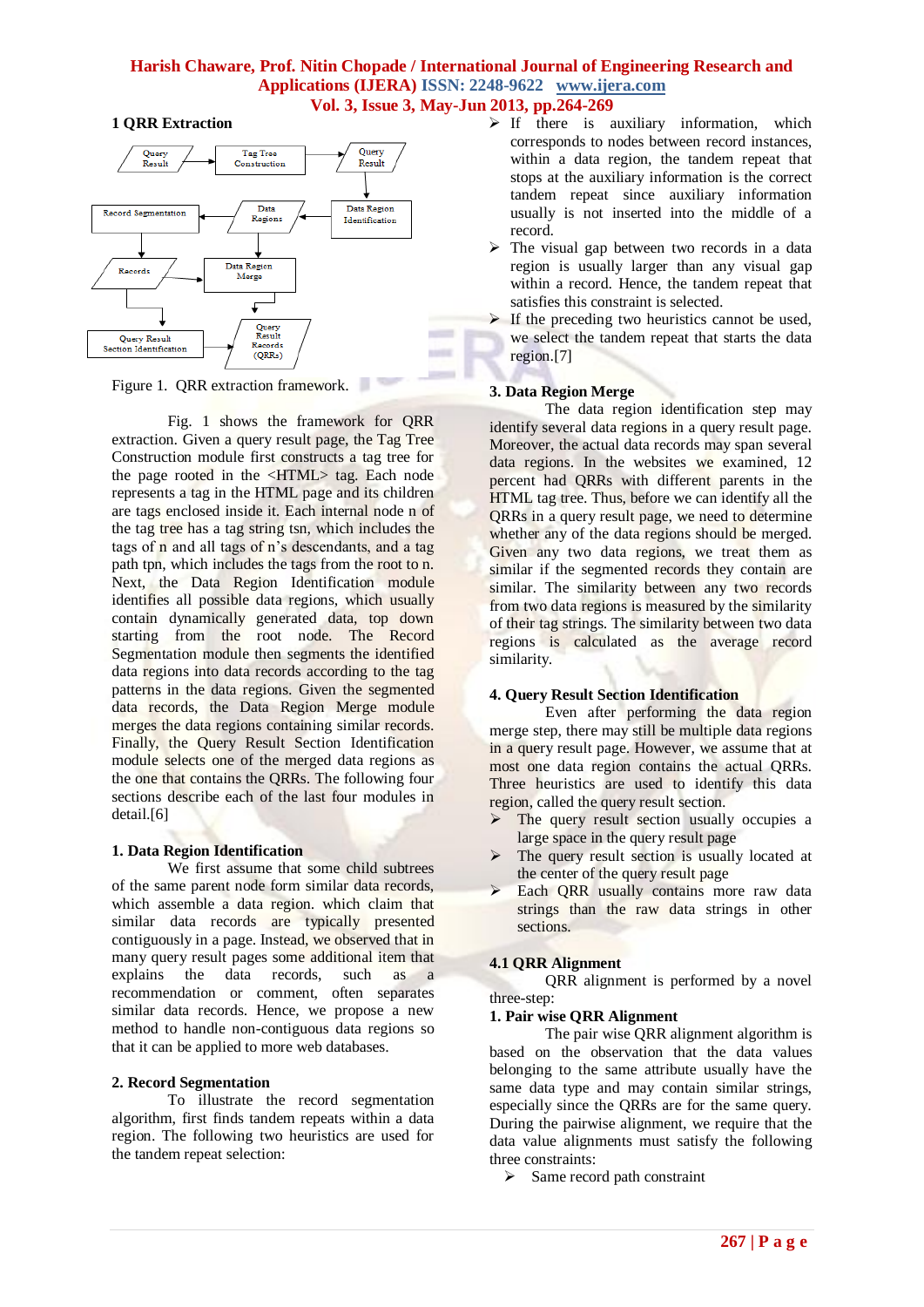- $\triangleright$  unique constraint
- $\triangleright$  No cross alignment constraint

#### **2. Holistic Alignment**

Given the pair wise data value alignments between every pair of QRRs, the step of holistic alignment performs the alignment globally among all QRRs to construct a table in which all data values of the same attribute are aligned in the same table column. Intuitively, if we view each data value in the QRRs as a vertex and each pairwise alignment between two data values as an edge, the pairwise alignment set can be viewed as an undirected graph.

#### **3. Nested Structure Processing**

Holistic data value alignment constrains a data value in a QRR to be aligned to at most one data value from another QRR. If a QRR contains a nested structure such that an attribute has multiple values, then some of the values may not be aligned to any other values. Therefore, nested structure processing identifies the data values of a QRR that are generated by nested structures. To overcome this problem, CTVS uses both the HTML tags and the data values to identify the nested structures.

#### **4.3 UDD**

Our focus is on Web databases from the same domain, i.e., Web databases that provide the same type of records in response to user queries. Suppose there are s records in data source A and there are t records in data source B, with each record having a set of fields/attributes. Each of the t records in data source B can potentially be a duplicate of each of the s records in data source A. The goal of duplicate detection is to determine the matching status, i.e., duplicate or nonduplicate, of these s \* t record pairs.

We present the assumptions and observations on which UDD is based.

- 1. A global schema for the specific type of result records is predefined and each database's individual query result schema has been matched to the global schema.
- 2. Record extractors, i.e., wrappers, are available for each source to extract the result data from HTML pages and insert them into a relational database according to the global schema.

Besides these two assumptions, we also make use of the following two observations:

1. The records from the same data source usually have the same format.

2. Most duplicates from the same data source can be identified and removed using an exact matching method.

Duplicate records exist in the query results of many Web databases, especially when the duplicates are defined based on only some of the fields in a record. Using a straightforward preprocessing step, exact matching, can merge those records that are exactly the same in all relevant matching fields. [10]

## **IV. Conclusion**

We presented a novel data extraction method, CTVS, to automatically extract QRRs from a query result page. CTVS employs two steps for this task. The first step identifies and segments the QRRs. We improve on existing techniques by allowing the QRRs in a data region to be noncontiguous. The second step aligns the data values among the QRRs. A novel alignment method is proposed in which the alignment is performed in three consecutive steps: pairwise alignment, holistic alignment, and nested structure processing. Experiments on five data sets show that CTVS is generally more accurate than current state-of-theart methods.

Duplicate detection is an important step in data integration and most state-of-the-art methods are based on offline learning techniques, which require training data. In the

Web database scenario, where records to match are greatly query-dependent, a pretrained approach is not applicable as the set of records in each query's results is a biased subset of the full data set. To overcome this problem, we presented an unsupervised, online approach, UDD, for detecting duplicates over the query results of multiple Web databases. Two classifiers, WCSS and SVM, are used cooperatively in the convergence step of record matching to identify the duplicate pairs from all potential duplicate pairs iteratively. Experimental results show that our approach is comparable to previous work that requires training examples for identifying duplicates from the query results of multiple Web databases.

#### **References**

- [1] Weifeng Su, Jiying Wang, Frederick H. Lochovsky, "Combining Tag and Value Similarity for Data Extraction and Alignment" IEEE Transactions On Knowledge And Data Engineering, Vol. 24, No. 7, July 2012
- [2] Weifeng Su, Jiying Wang, Frederick H. Lochovsky, "Record Matching over Query Results from Multiple Web Databases" IEEE Transactions On Knowledge And Data Engineering, Vol. 22, No. 4, April 2010
- [3] Y. Zhai and B. Liu, "Structured Data Extraction from the WebBased on Partial Tree Alignment," IEEE Trans. Knowledge and Data Eng., vol. 18, no. 12, pp. 1614- 1628, Dec. 2006.